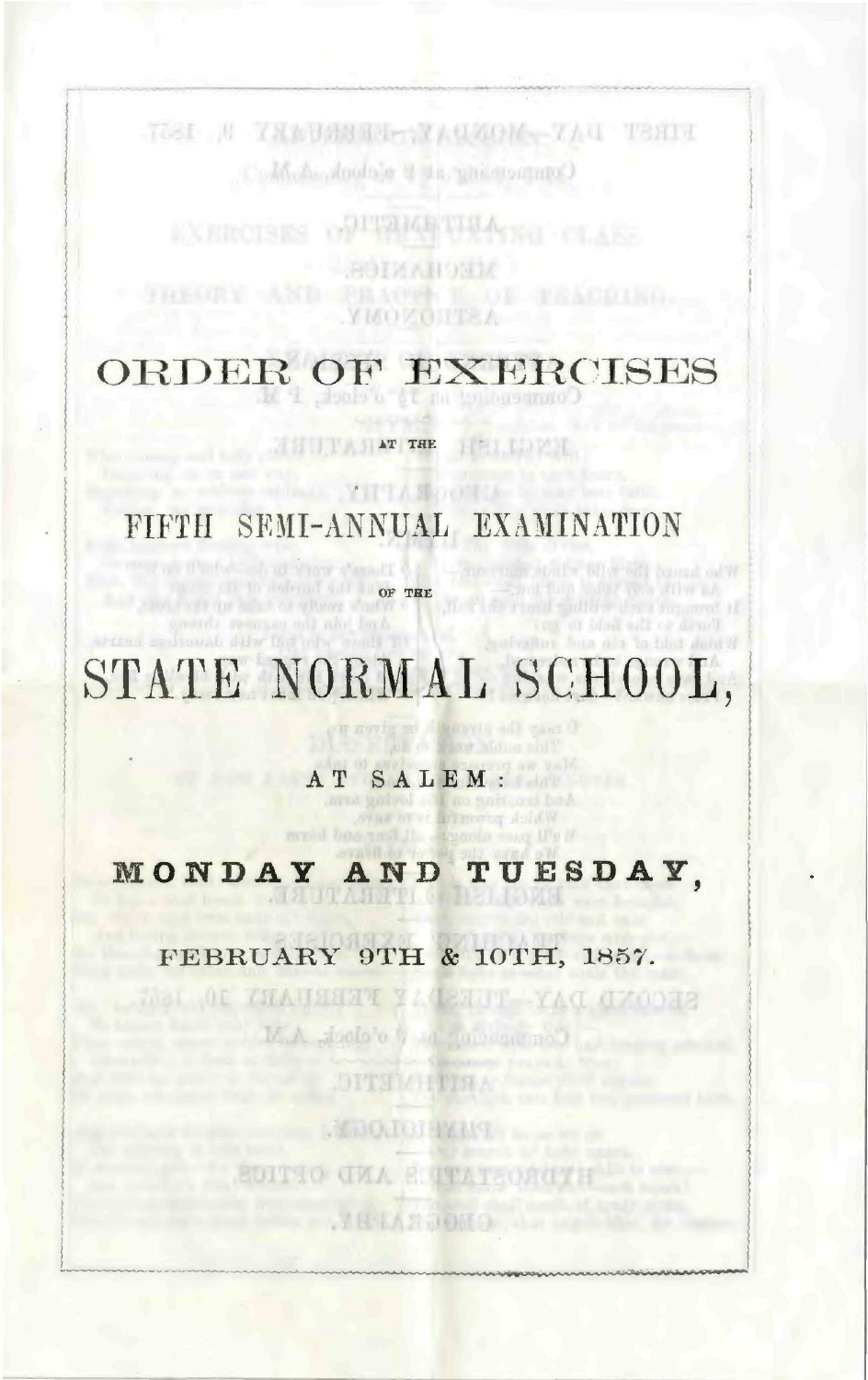#### FIRST DAY—MONDAY, FEBRUARY 9, 1857.

Commencing at 9 o'clock, A.M.

#### ARITHMETIC.

#### MECHANICS.

#### ASTRONOMY.

AFTERNOON SESSION. Commencing at  $1\frac{1}{2}$  o'clock, P M.

#### ENGLISH LITERATURE.

#### GEOGRAPHY.

#### HYMN.

Who heard the wild winds murmur,— As with soft vojce and low,— It brought each willing heart the call, Forth to the field to go: Which told of sin and suffering, And wrongs to be redressed, And gave to each the warning, Press on ward-dare not rest!

 $\wedge$   $0$   $1$   $\wedge$   $\wedge$   $1$   $\wedge$   $\wedge$ 

" There's work to do—who'll do it ?" Was the burden of its song: " Who's ready to take up the cross, And join the earnest throng Of those who toil with dauntless hearts, Along the rugged way,<br>And mark the path with bleeding feet, Which you must now essay."

0 may the strength be given us, This noble work to do, May we prepare ourselves to take This lofty aim and true; And trusting on His loving arm, Which powerful is to save, We'll pass along:—all fear and harm We have the power to brave.

ENGLISH LITERATURE.

#### TEACHING EXERCISES.

#### SECOND DAY—TUESDAY FEBRUARY 10, 1857.

Commencing at 9 o'clock, A.M.

ARITHMETIC.

#### PHYSIOLOGY.

HYDROSTATICS AND OPTICS.

#### GEOGRAPHY.